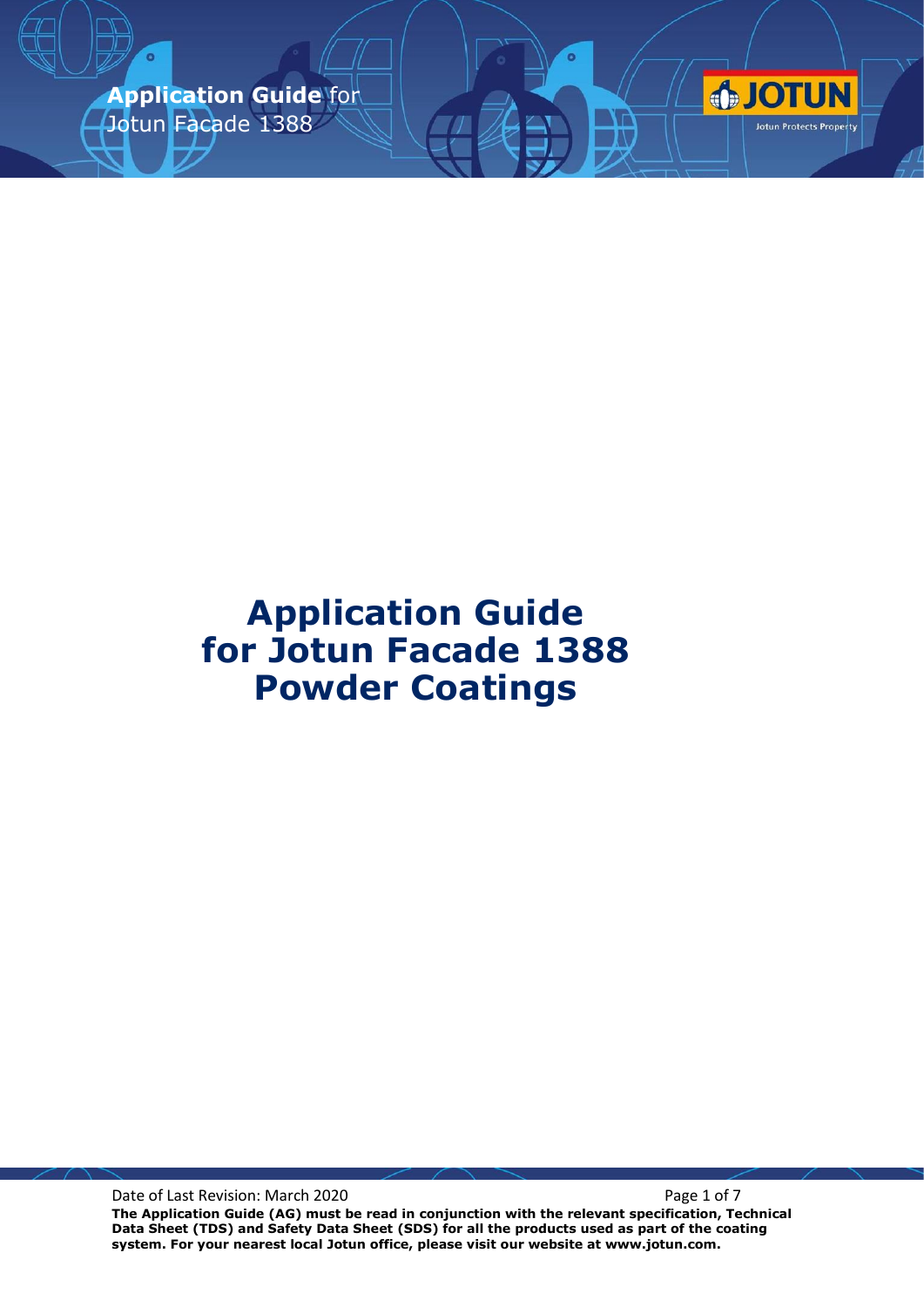

# **Contents**

| 2.0 |  |
|-----|--|
| 3.0 |  |
| 4.0 |  |
| 5.0 |  |
| 6.0 |  |
| 7.0 |  |
| 8.0 |  |
| 9.0 |  |
|     |  |
|     |  |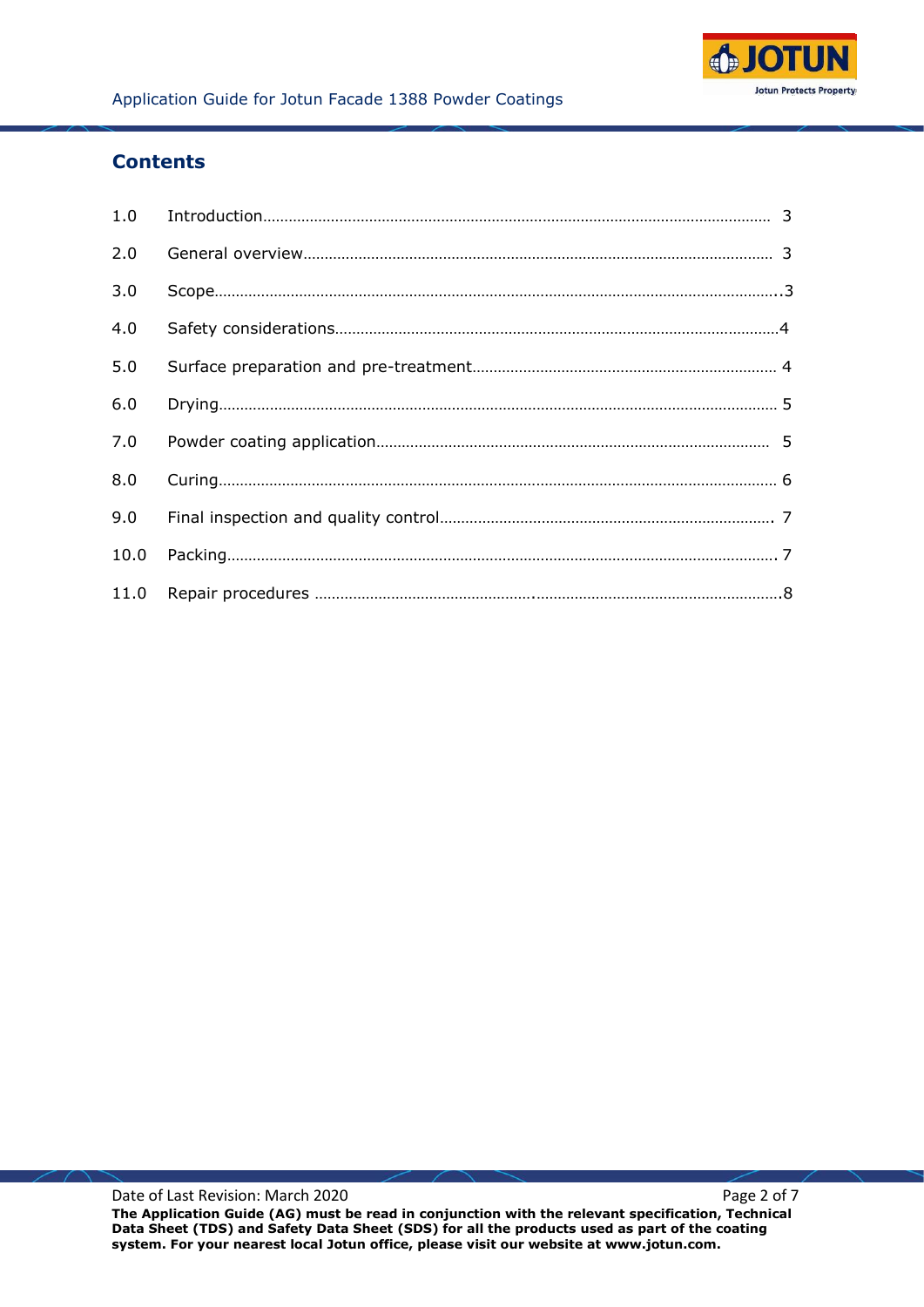

## **1.0 Introduction**

This document provides guidelines for the factory application of Jotun Facade 1388 Powder Coatings for the aesthetic and corrosion protection of architectural aluminum and claddings.

### **2.0 General overview**

Jotun Facade Series are designed to withstand the most stringent weather conditions and meet industry requirements for high performance and long-lasting attractive finishes. It provides good gloss retention and colour stability properties and ensures highest corrosion resistance levels.

The critical steps that must be controlled are:

- 1) Surface preparation and pre-treatment
- 2) Drying
- 3) Powder coating application
- 4) Curing
- 5) Final inspection and quality control
- 6) Packing

#### **3.0 Scope**

The Application Guide offers product details and recommended practices for the use of the product.

The data and information provided are not definite requirements. They are guidelines to assist in smooth and safe use, and optimum service of the product. Adherence to the guidelines does not relieve the applicator of responsibility for ensuring that the work meets specification requirements. Jotun's liability is in accordance with general product liability rules.

The Application Guide (AG) must be read in conjunction with the relevant specification, Technical Data Sheet (TDS) and Safety Data Sheet (SDS) for all the products used as part of the coating system.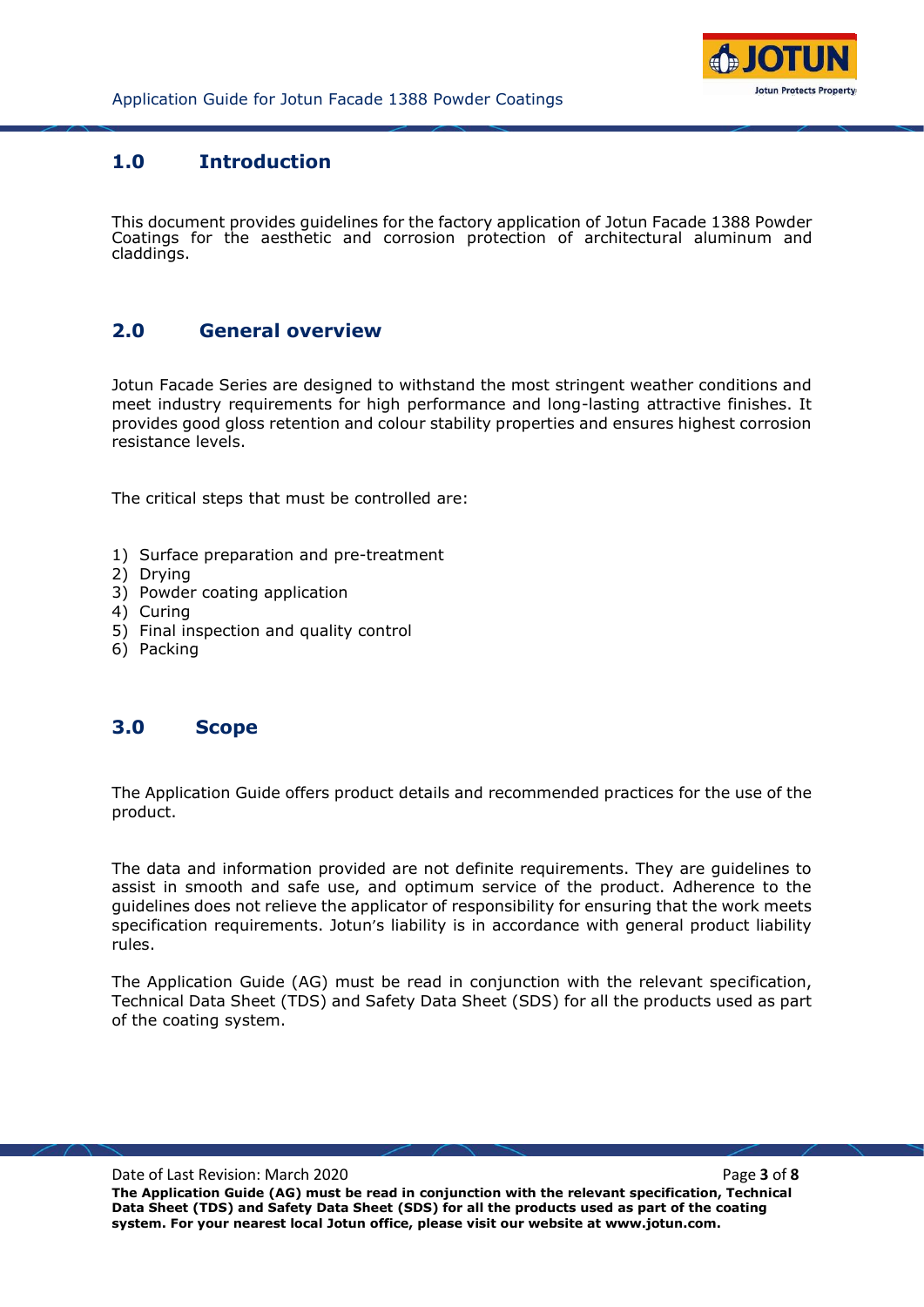

## **4.0 Safety considerations**

Safety is of utmost importance in any powder coating application plant. Proper maintenance of equipment and good housekeeping must always be on the list of the daily, weekly and monthly routines of any powder coating application plant. Suitable Personal Protective Equipment (PPE) should always be worn in the powder application line.

Please refer to relevant Jotun product SDS for further information.

### **5.0 Surface preparation and pre-treatment**

Proper attention should be given to the cleaning and surface preparation of the components or substrates.

The substrates shall be suitable for pretreatment and the coating process. It should allow the coating properties to perform as specified in the relevant TDS for Jotun Facade 1388 as well as other properties specified for this system. The substrates must be bare clean, free from corrosion, and not exposed beforehand to any anodic or organic coating.

There must be no sharp edges. The edges radii must allow the coating to completely cover the whole component's surface to ensure adequate film thickness and prevent holidays.

#### **5.1 Handling**

- 5.1.1 Components or substrates must be carefully handled. Avoid contamination with dust, oil, fat, finger marks, etc.
- 5.1.2 Care should be taken to secure a proper treatment of the total area.

#### **5.2 Pre-treatment**

5.2.1 Chrome pre-treatment

It is recommended that the following pre-treatment is performed. Moreover, always follow the chemical supplier's recommendation.

- a) Degreasing / etching alkaline or acidic. Etching degree must be  $\geq 1$  g/m<sup>2</sup>
- b) Rinse
- c) Acid wash
- d) Rinse

Date of Last Revision: March 2020 **Page 4** of **8 The Application Guide (AG) must be read in conjunction with the relevant specification, Technical Data Sheet (TDS) and Safety Data Sheet (SDS) for all the products used as part of the coating system. For your nearest local Jotun office, please visit our website at www.jotun.com.**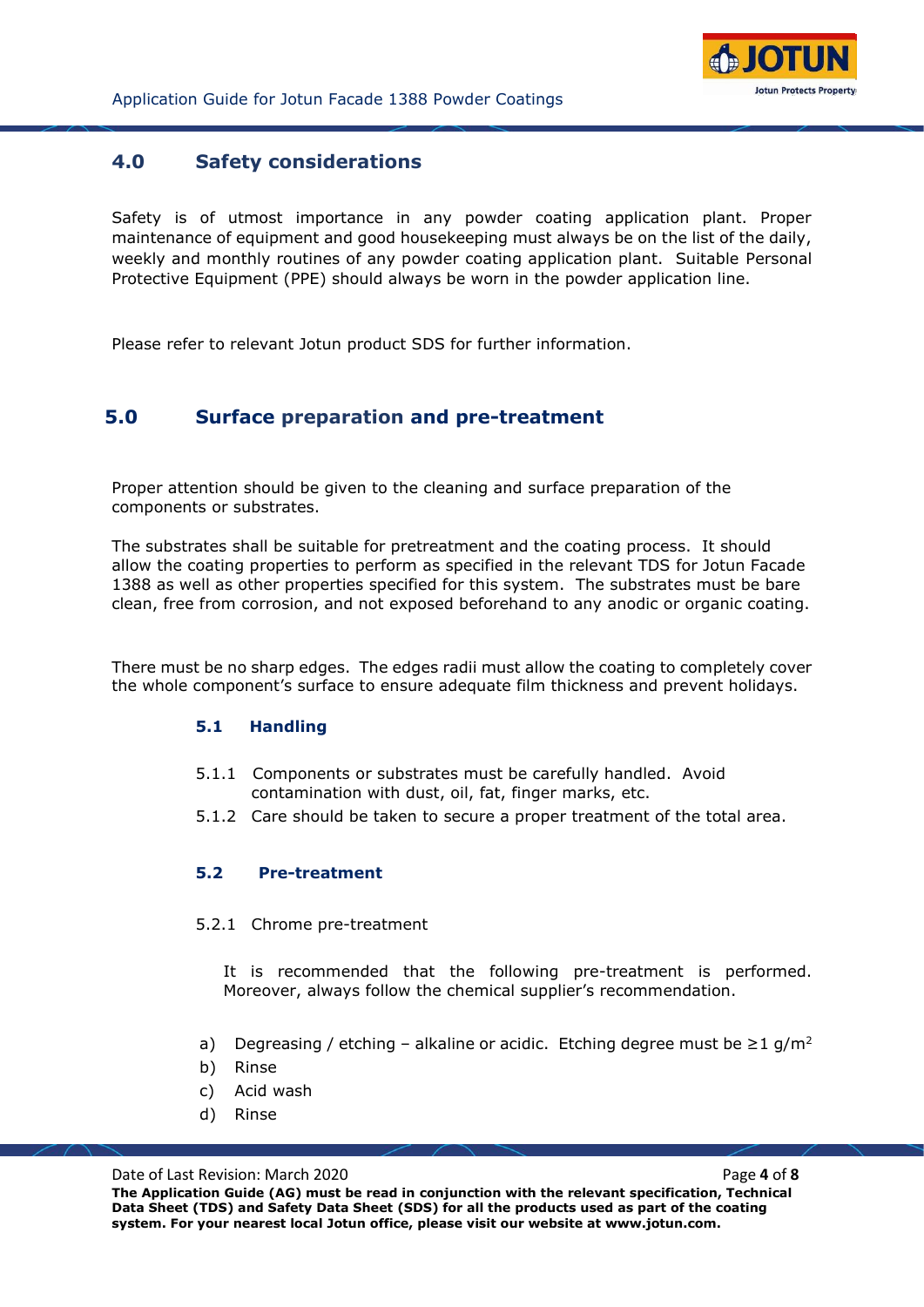

- e) Chromating
- f) Rinse
- g) Rinse, using demineralized water (the last running water from the component should be tested at  $20^{\circ}$ C. The readings should be taken from the open sections and conductivity readings should be below 30 µSiemens/cm)

The chemical deposition of the chromate conversion layer should be:

Yellow chromate =  $0.6 - 1.2$  g/m<sup>2</sup> Green chromate =  $0.6 - 1.5$  g/m<sup>2</sup>

5.2.2 Chrome-free pre-treatment

Suitable chrome-free pre-treatments are also recommended. Due to the variety of chrome-free pre-treatments available today, only the approved systems from Qualicoat and GSB should be used. Detailed advice should be sought from the pretreatment supplier.

## **6.0 Drying**

Pre-treated components should be dried in an oven. Maximum metal temperatures in the drying oven must not exceed 100°C. Perform the process as per chemical supplier's written instructions.

# **7.0 Powder coating application**

Pre-treated components should never be handled with bare hands.

Pre-treated components are to be immediately transferred to the coating process in a clean and dry state to avoid deterioration of the pre-treatment integrity. Pre-treated components should be powder coated within 16 hours.

A single coat application should be undertaken in one operation, to a minimum film thickness of 60 microns for exposed areas. The coating thickness should not exceed 120 microns if the coated component is to be treated mechanically after coating (i.e. sawing, milling, drilling, etc.).

Jotun Facade 1388 have high chargeability during the corona application. It is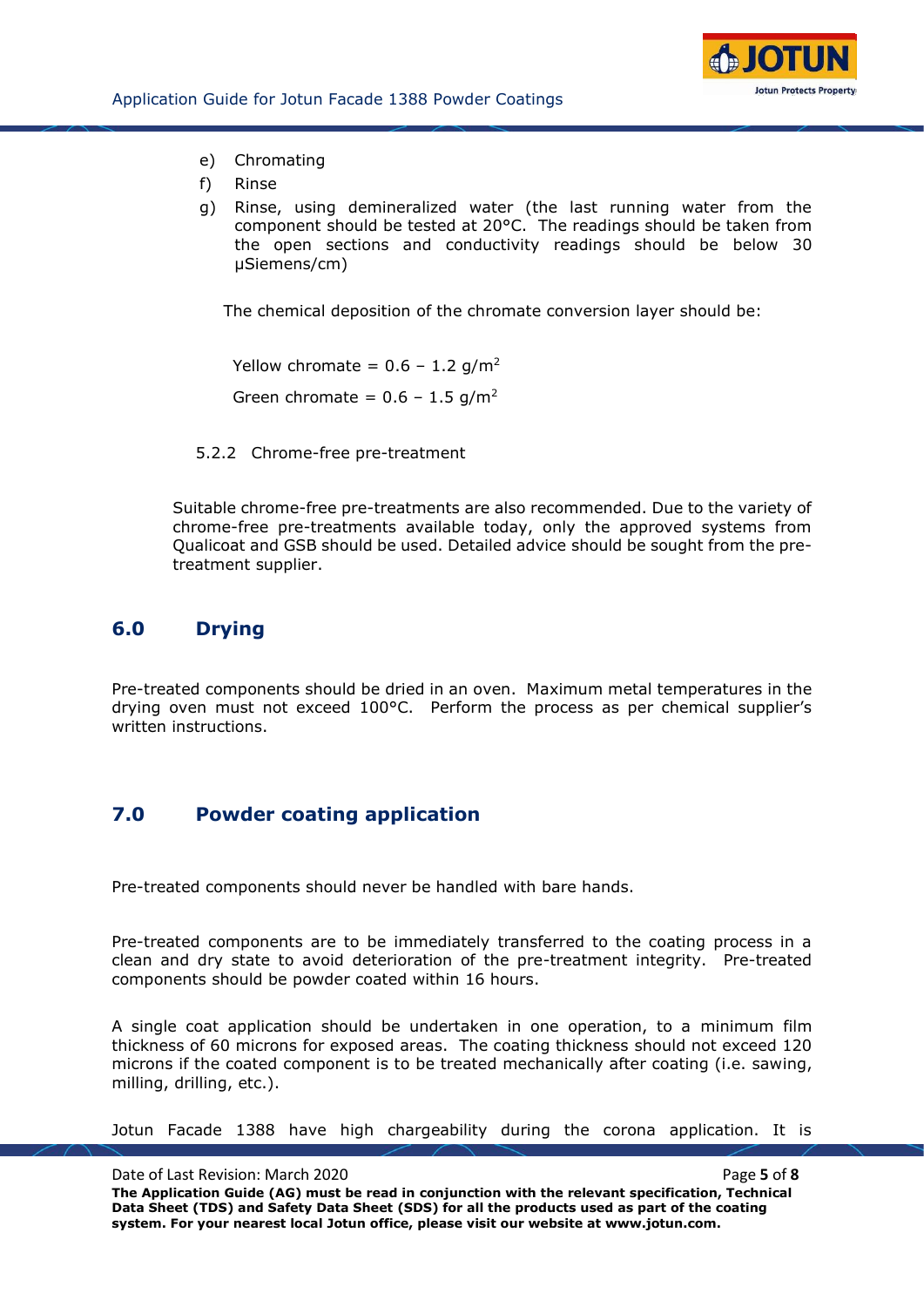

recommended to start the corona application of 60 kV and 10 µA on the application current. Spraying application parameters may be adjusted to achieve the final coating requirements.

It is advisable to quality assure the reclaim powder prior to use. Sieving equipment is recommended to break any agglomeration and remove any foreign matter in the reclaim powder. It is recommended that reclaiming is done automatically. Virgin to reclaim ratio needs to be closely monitored. Normally, the ratio of reclaim to virgin should not exceed 30%.

For optimum powder coating application process, it is recommended that grounding measurements are conducted on a regular basis. Resistance to ground should always be < 1.0 Megaohm

## **8.0 Curing**

Components once powder coated, should be cured as soon as possible otherwise, the risk of airborne contamination will be high.

The powder coating must be cured as specified by Jotun Powder Coatings for Jotun Facade 1388 TDS.

It is recommended to conduct a weekly oven test. The temperature is best obtained by measuring it at the thickest wall of the component while the oven is fully loaded.

The air temperature in the curing zone must not deviate from the adjusted nominal temperature by more than  $\pm$  10°C.

#### **8.1 Post cure handling**

Coated components should be cooled to below 40°C before handling.

Precaution should be taken to avoid damages on the finished coating during stacking, packaging, storing and transportation.

#### **9.0 Final inspection and quality control**

Thorough inspection and coordination with the other application steps are essential for a quality coating. Inspection should be considered as part of the process control operation and not just a decision point for approving or rejecting coatings. If each processing step is done correctly, a high coating quality is assured.

Regular quality control tests after the curing process include, but not limited to, film

Date of Last Revision: March 2020 **Page 6** of **8 Page 6** of **8 The Application Guide (AG) must be read in conjunction with the relevant specification, Technical Data Sheet (TDS) and Safety Data Sheet (SDS) for all the products used as part of the coating system. For your nearest local Jotun office, please visit our website at www.jotun.com.**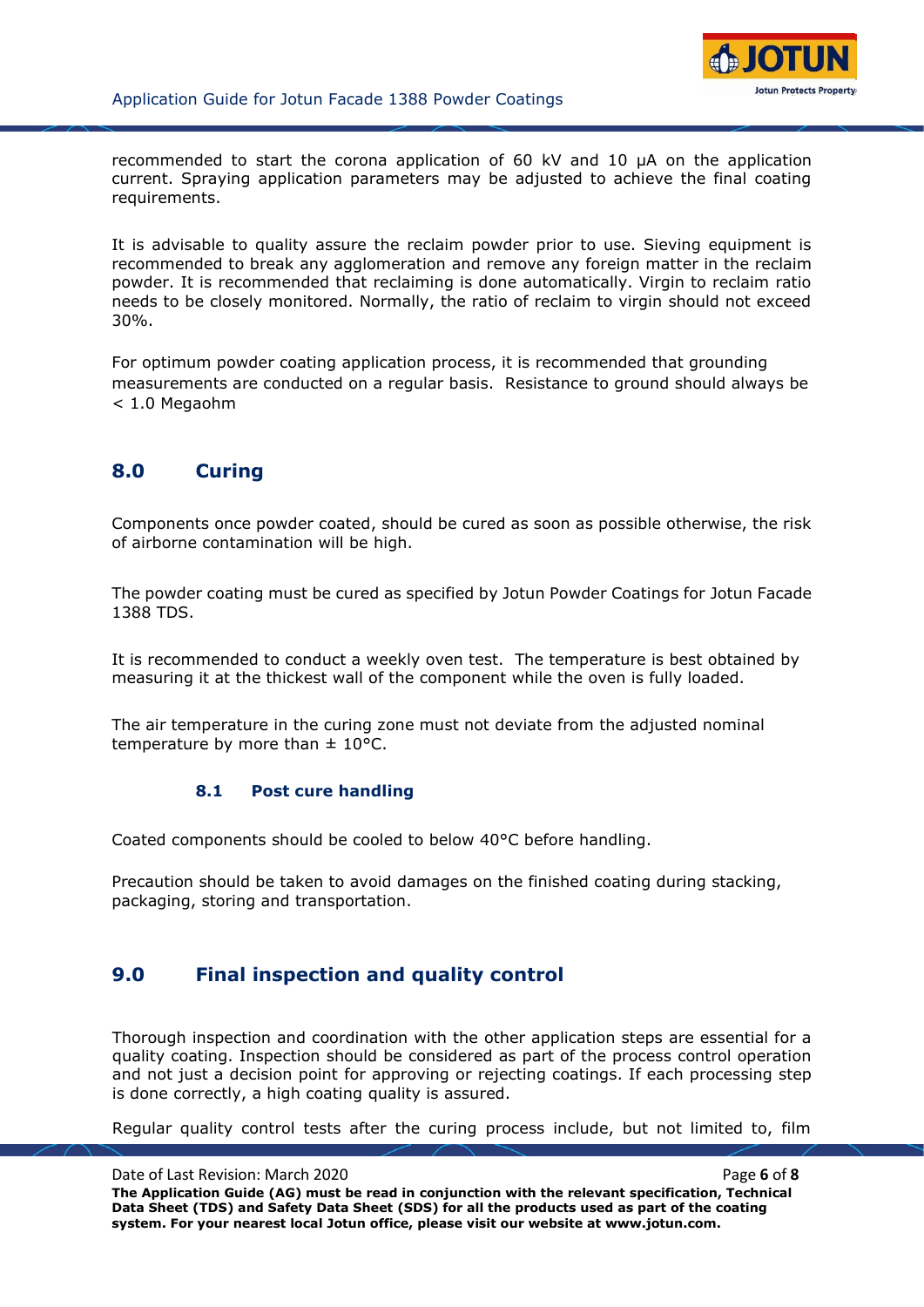

thickness, visual color assessment, adhesion and other mechanical properties and physical appearance of the coating. Cure test can be carried out using the MEK (Methyl Ethyl Ketone) test.

Jotun guarantees that the gloss measured during powder coating production lies within the TDS range. However, some variation of measured gloss on the powder coated component is possible due to differences in application lines such as oven types (batch vs. conveyor), profile heat up rates, oven temperature stability etc. For more information on permissible specular gloss variations please refer to the respective AAMA and Qualicoat standards.

## **10.0 Packing**

Special care must be taken when loading and unloading the coated components.

To prevent any damage during transportation, each coated component should be packed individually and isolated from other components by crepe paper, with a weight of 150 grams/m<sup>2</sup>, or other suitable cellulose based packaging. Additionally, polyolefin packaging can also be used.

It is the responsibility of the powder coating applicator to quality assure the use of any packaging materials prior to any use.

If coated components are wrapped with any plastic sheet, these coated components must not be subjected to high heat ( $>70^{\circ}$ C) or high humidity ( $>80\%$ ) or direct sunlight.

Regular adhesive tapes should never come into direct contact with the coating.

Should protective tape be required, then only tape designed for the protection of the coated component must be used. No residue of any nature should be left on the finished product.

The suitability of any packaging material for protecting coated component must be quality assured by the applicator prior to use.

## **11.0 Repair procedures**

It is probable that during fabrication, erection and installation there are on site activities like cutting, fixing of nuts/bolts, handling and movement of aluminum structures. These activities can result in physical damage to the coating. In order, to repair the coating the following procedure is recommended.

• Complete cleaning of damaged area